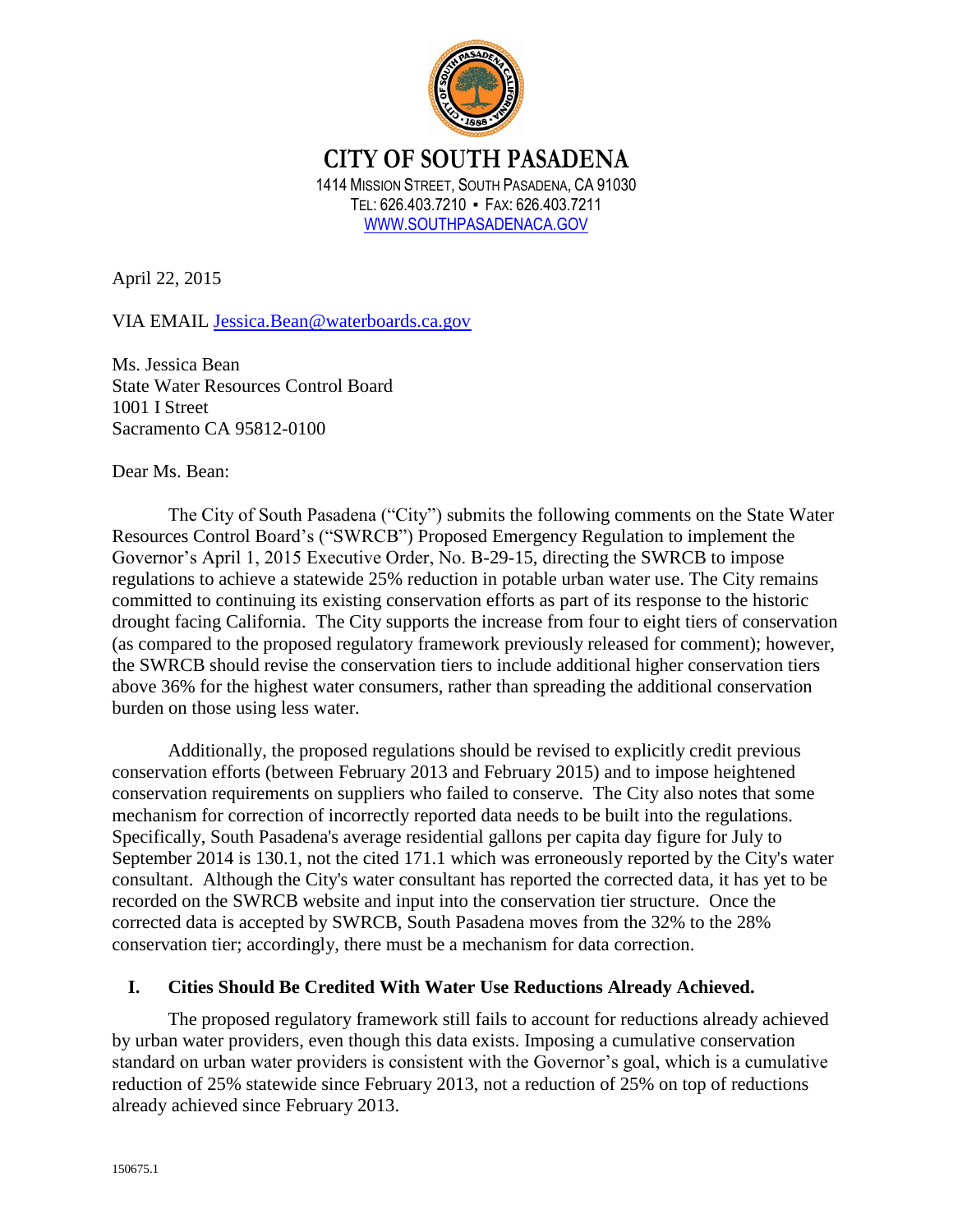Not accounting for conservation efforts or failures to date penalizes those who have conserved the most and rewards those who have done the least. This is irrational because suppliers with essentially the same average usage for the measurement period face drastically different conservation requirements. For example, compare two agencies with similar average water usage for July to September 2014 and within the same proposed "tier," the 32% tier:

- the City of Brawley, with an average July to September 2014 usage of 179.6 R-GPCD, has already reduced its total water consumption by 41% since 2013, but has a further conservation target of 32%, for a net total conservation burden of 73%;
- Phelan Pinon Hills Community Service District, with an average July to September 2014 usage of 181.6 R-GPCD, has actually increased its water consumption by 6% since 2013, and with the same conservation target of 32%, has a net total conservation burden is 26%, roughly a third of Brawley's.

These two cities, and countless other similarly situated in every tier, are nominally required to conserve the same amount, yet because the proposed regulations do not factor in either the conservation efforts or increased consumption to date, have significantly greater or lesser net conservation requirements which are inversely proportional to the goal of conservation. Not only is this irrational, but the effect is to reward those who used profligately while penalizing those who heeded the call for conservation.

Sadly, this is exactly the strategy many users have vocally advanced—one should use more water in order to set their "base" as high as possible in anticipation of mandatory conservation efforts. Rewarding this irresponsible strategy is poor public policy. Absent providing credit for reductions to date and additional conservation requirements for increases, South Pasadena, and other cities like it, will have a much more challenging time convincing residents and businesses of the need for additional conservation restrictions when many in the state have done nothing to conserve or have even increased consumption with no consequence.

As a further example, compare the Cities of Susanville and South Pasadena. South Pasadena has a corrected average R-GPCD for July to September of 130.1, and does not get any credit for the 11% reduction it has already accomplished, thus it has a conservation requirement of 28%, for a net conservation requirement of 39%. By contrast, Susanville (which has a conservation requirement of 36%) has an average R-GPCD for July to September of 2014 of 383, and increased its usage since 2013 by 7%. Susanville thus has a net conservation requirement of only 29%. Yet, while Susanville's average water usage for the measurement period is **290% higher than South Pasadena, South Pasadena has a 33% higher net conservation standard**. This is irrational and could not have been intended by the SWRCB. Giving credit for conservation successes, and increasing standards by the amount of additional usage would repair this error.

To resolve these concerns, the City proposes the addition of the following sentence to the end of section 865, subdivision (c)(1):

Each urban water supplier's conservation standard in subdivision (c)(3-10) will be modified by subtracting the total percentage of water usage conserved from the period of February 2013 through February 2015, or adding the total percentage of water usage increased from the period of February 2013 through February 2015.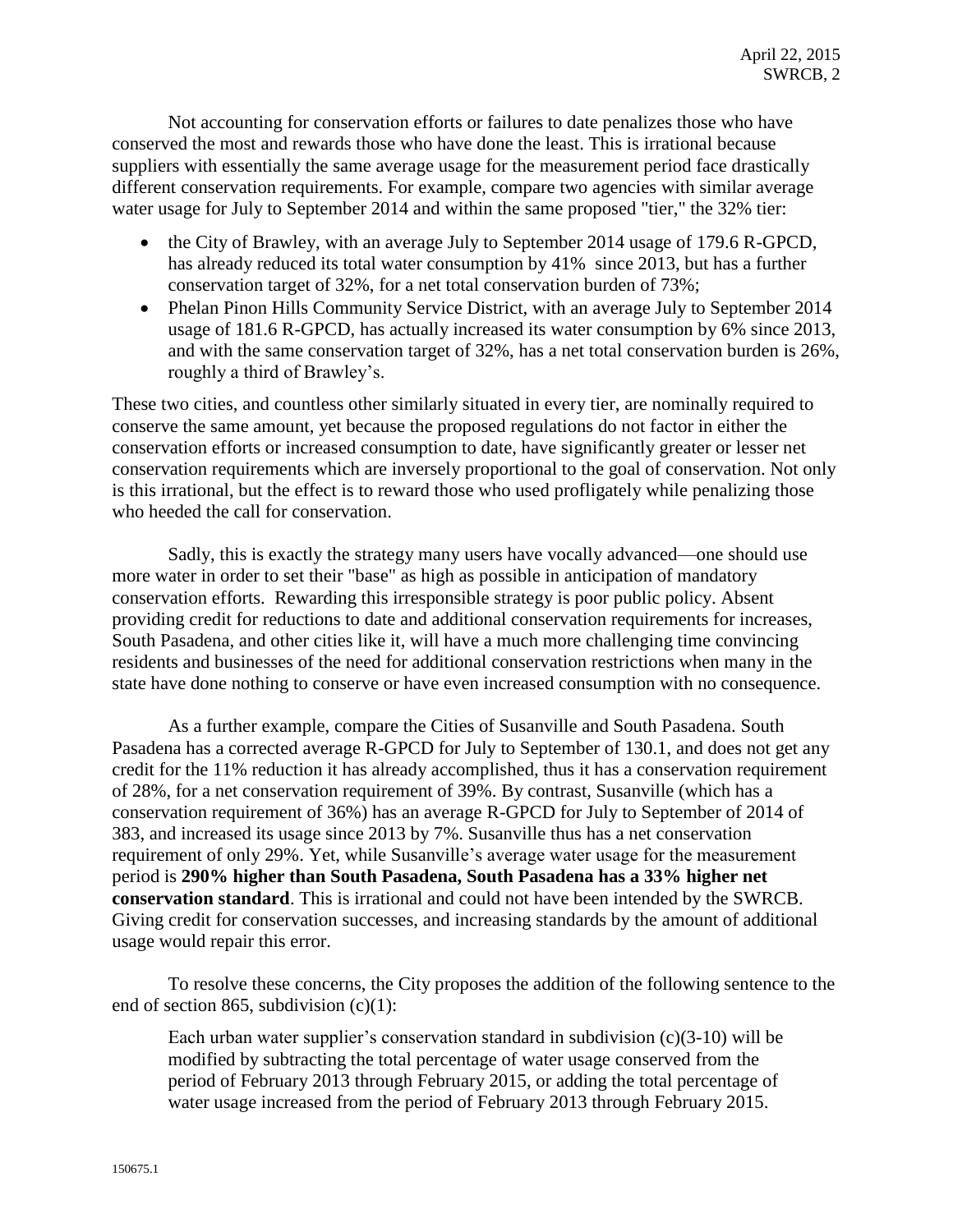These proposed revisions will impose a net or cumulative conservation standard on urban water providers, taking into account both water already conserved as well as any additional water usage, as reported by the SWRCB in its spreadsheet detailing each urban water supplier's proposed tier. For example, South Pasadena has already achieved a reduction of 11% relative to 2013, thus its new target under the proposed tiers, using the correct data for the City as discussed below, would be an additional reduction of 17% relative to February 2013, for a total 28% reduction by 2016.

#### **II. Regulation Should Be Revised to Include Additional Tiers, at the Higher End.**

Governor Brown's order requires the SWRCB to impose restrictions intended to achieve a 25% reduction statewide in domestic water use since 2013. The proposed regulations impose a graduated tier of required reduction levels on urban water suppliers, ranging from 8% to 36%, depending on per capita water usage from July to September 2014. The City supports the addition of four more tiers of proposed reductions, compared with the draft regulatory framework. However, this does not go nearly far enough in adequately apportioning conservation requirements across the state's urban water providers.

As compared with the draft regulatory framework, the proposed regulations expand the number of tiers, thereby narrowing the range of usage levels within each tier for the lower usage levels, and adding one additional tier above the originally proposed 35%. Not only is this inadequate, but it again rewards those who use the most water with the least conservation requirements. Instead, the SWRCB should revise the proposed regulations to include several additional tiers above 36%, up to 50% or higher for the highest levels of use. The revised tiers should also be adjusted across the board as needed to secure a 25% total reduction while providing credit for reductions already accomplished or increased conservation requirements for cities that did not save any water to date. Increasing the number of tiers, narrowing the usage range in each tier, and providing credit or increases as appropriate would better match the lower tiers, which have increments of 15 R-GPCD, and would ensure that the highest water users bear progressively greater conservation burdens. This would also achieve the Governor's mandate of 25% overall urban water conservation.

It cannot be stressed enough that even if this 25% conservation target is actually achieved for urban water users, the net effect on state-wide conservation will not exceed 5%. In order to achieve meaningful water conservation, the SWRCB must impose water use restrictions, such as irrigation controls, on agricultural users, which consume 80% of all of the state's potable water. Bringing agricultural users into the mandatory conservation arena to share the burden now placed 100% on only 25% of the potable water users, while simultaneously achieving real water conservation.

## **III. SWRCB Must Revise Regulations to Allow Administrative Corrections to Monitoring Reports and Must Update its Records to Reflect Accurate Data for South Pasadena.**

The proposed regulations divide providers into eight reduction tiers based on residential per capita daily usage for July through September 2014. At present, there is no clear path for a city to submit revised and corrected monitoring data to the SWRCB. As shown on the attached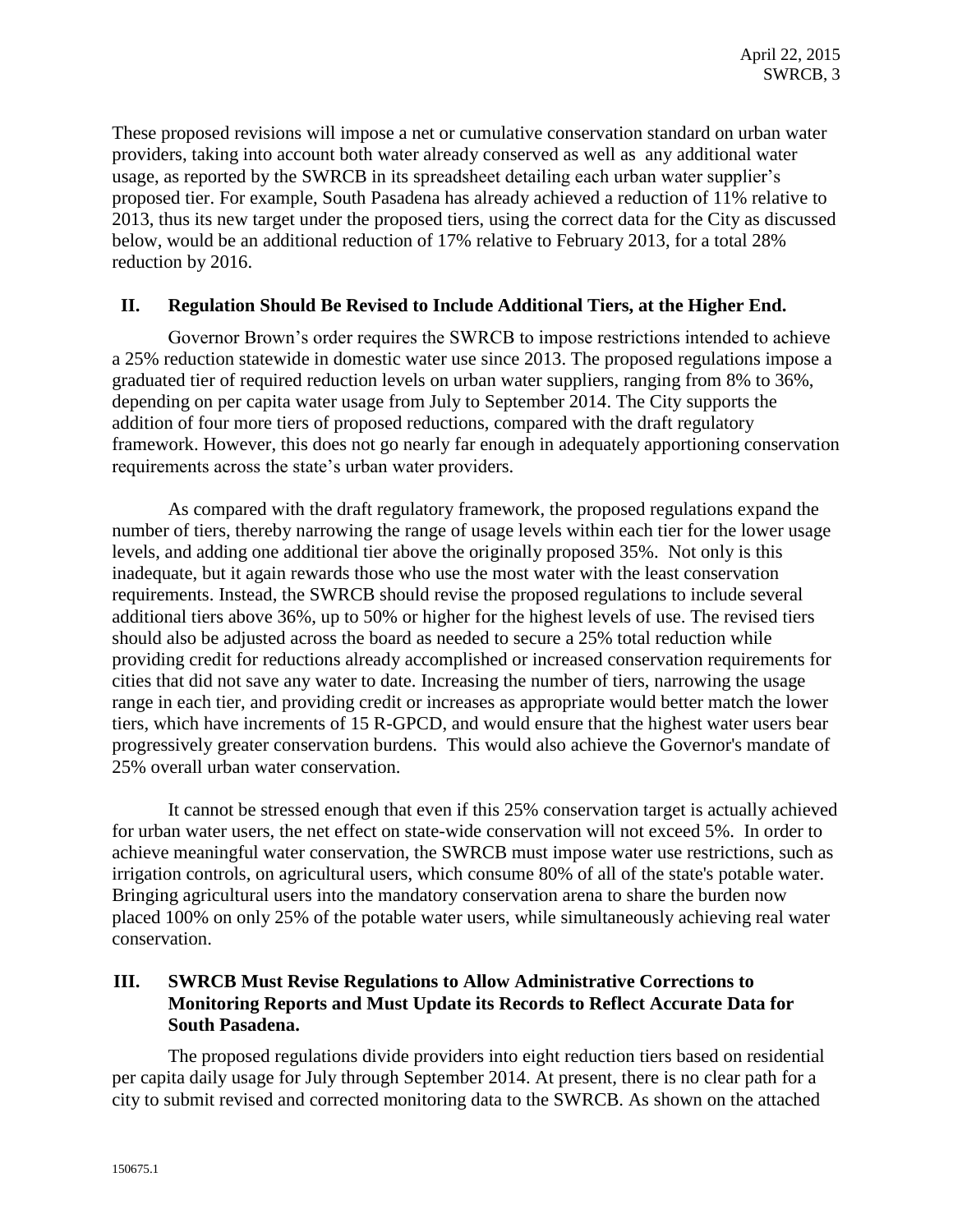revised monitoring report, previously provided to the SWRCB, the correct R-GPCD for July to September 2014 for South Pasadena is 130.1. Thus, using the proposed reduction tiers, South Pasadena should be subject to a 28% reduction.

## **IV. Conservation Tiers Should Encourage Providers on the Cusp of a Lower Tier to Quickly Conserve Significantly In Return For Being Reclassified to that Lower Tier.**

As with its previous comments, the City proposes that the regulations be revised to enable a City which makes significant progress, quickly, to conserve at a lower tier. A City that is on the cusp of a lower tier should be offered the chance to move to a lower tier of required reductions, in return for rapid progress on increased conservation. If a provider is within 5 gallons per day of a lower tier of required reductions, then it should be allowed to move to that lower tier if it accomplishes 25% of its required additional reduction within a three month period. For example, South Pasadena's correct R-GPCD of 130.1 is only 0.1 gallons per day higher than the next lower tier. Having already conserved 11% relative to 2013, it only needs an additional 17% to reach its goal of 28%. Under this proposal, if South Pasadena achieves 25% of the additional 17% required, i.e. a 4.25% reduction, within the first three months after the regulations are adopted in early May, then it would be placed in the next lowest tier and required to achieve a cumulative reduction of 24% by February 2016. This approach provides a powerful incentive for any agency similarly situated on the cusp to move quickly to implement conservation measures during the coming summer, when demand will be high and supplies stressed.

## **V. City Supports Clarification that Prohibition on Watering Turf in Medians Does Not Prohibit Watering Trees.**

The Governor's order prohibits the use of potable water for watering turf in public medians. The City supports the provisions in the proposed regulations that clarifies that this prohibition applies to ornamental turf and thus does not extend to watering trees in public medians. The City would support further clarification as to whether this provision applies to ornamental turf adjacent to roads, but not within a median.

## **VI. Conclusion.**

For the foregoing reasons, the City requests the Board revise its proposed regulations to:

- Adjust net water conservation requirements by conservation reductions or increased consumption from February 2013 to February 2015 for each water supplier or city;
- Include additional, higher conservation standard tiers above 36% for communities with a high R-GPCD and revise all tiers to achieve a total reduction statewide of 25% while still providing adjusting conservation requirements to reflect reductions or increases to date;
- Revise the regulations to allow administrative corrections of monitoring reports;
- Allow a water producer or city within 5 gallons per day of a lower tier to move to the lower tier if it accomplishes 25% of its required reduction within the first three months after the regulations take effect.
- Clarify that trees planted in medians may still be irrigated with potable water.

The City seeks these amendments to ensure that the proposed regulations are reasonable,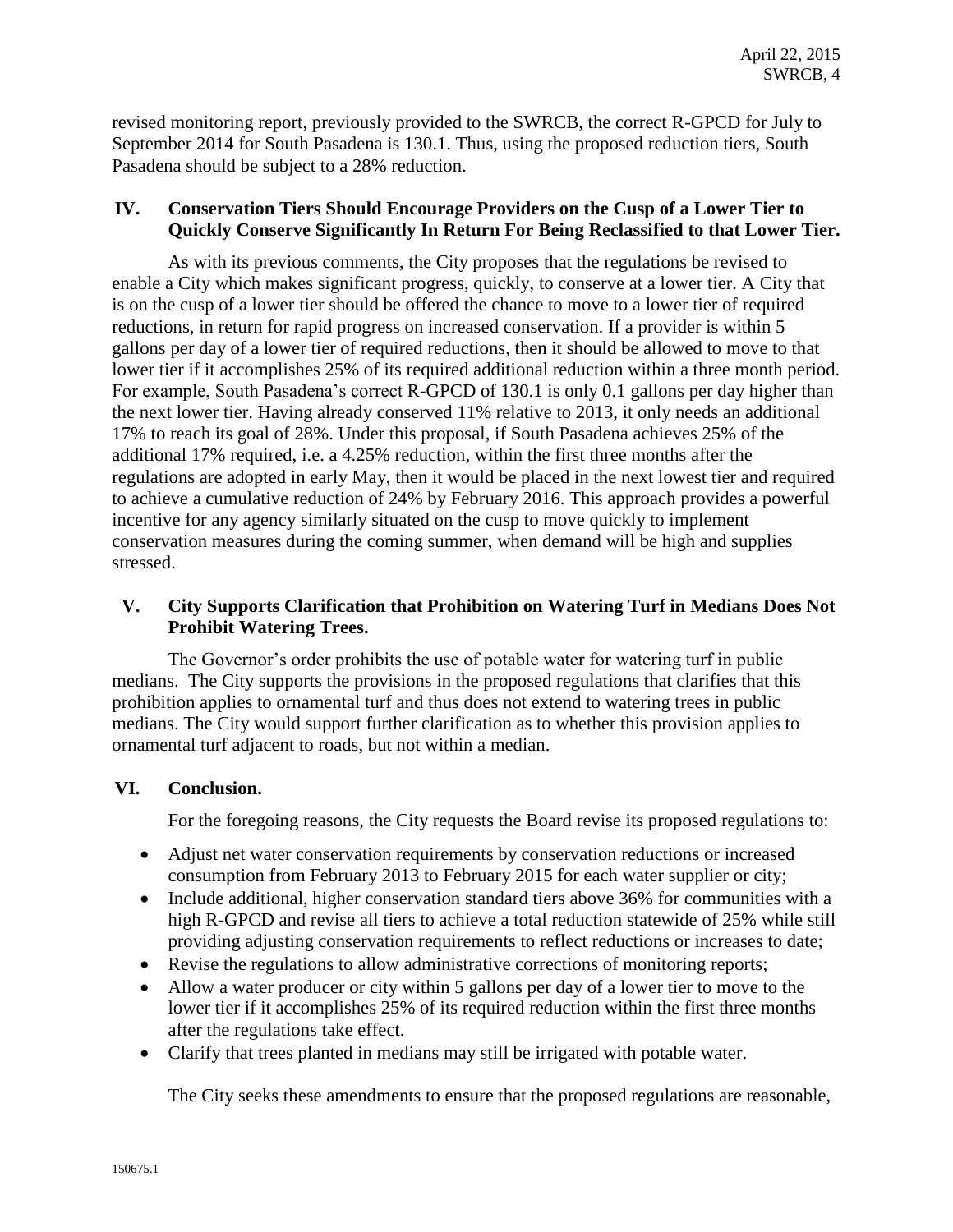feasible, and will accomplish the Governor's stated goal of a 25% statewide water use reduction. The City recognizes that this historic drought requires an aggressive response. It has already conserved 11% of water since 2013 and will work together with its residents and businesses to achieve its **net conservation requirement** of 28% by 2016. The City urges a **net conservation requirement** as the vehicle for rational, consistent and achievable conservation which will implement the Governor's expected 25% conservation target by February 2016—now only 10 months away.

Sincerely,

Robert S. Joe

Mayor

Attachment

cc: Honorable Carol Liu, Senator, 25<sup>th</sup> District Honorable Chris Holden, Assembly Member, 41<sup>st</sup> District South Pasadena City Council Sergio Gonzalez, City Manager Teresa L. Highsmith, City Attorney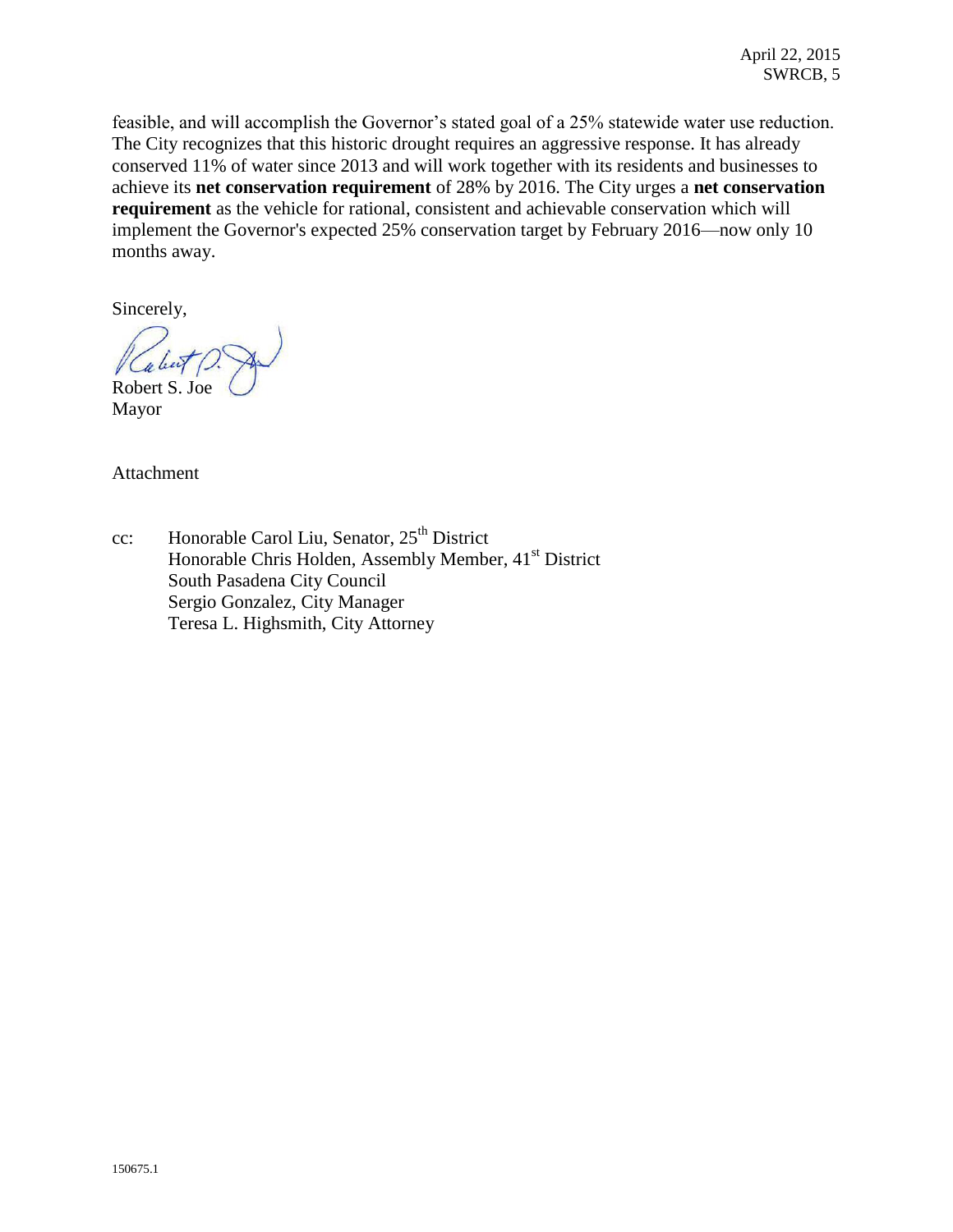4/10/2015 DRINC Portal > [Applications](http://drinc.ca.gov/dnn/Home.aspx) > Public Water Systems > Monitoring Report

#### DRINKING WATER INFORMATION CLEARINGHOUSE **DRINC PORT!**

#### Applications > Public Water Systems > [Monitoring](http://drinc.ca.gov/dnn/Applications/PublicWaterSystems/MonitoringReport.aspx) Report

You have successfully navigated to the Urban Water Supplier Reporting Tool. Registration and login are required before having access to the reporting tool. If you have not registered, please click on [Register](http://drinc.ca.gov/dnn/Home/Registration.aspx). If you have registered on the DRINC Portal but do not see the tool below, please click **[Login](http://drinc.ca.gov/dnn/Login.aspx)** and log into the portal.

The Reporting Tool is designed to accept your **Monitoring Report** on the amount of potable water you have produced, including water provided by a wholesaler, in the preceding calendar month, and beginning in October, your estimate of the gallons of water per person per day used by your residential customers. Your report is required under emergency regulations adopted by the State Water Resources Control Board July 15<sup>th</sup>, 2014. For the complete text of these emergency regulations and the Resolution, please click **HERE**.

Reporting is simple. Help is available to explain each question by clicking on the  $\Box$  icon.

- Select the water supplier from the list. If the supplier is not listed, please send a message to the **DRINC [Administrator](mailto:drinc@waterboards.ca.gov?subject=Urban%20Water%20Supplier%20Reporting%20Tool)**. An urban water supplier is defined as a water provider that produces 3000 acre-feet of water per year for urban consumption, or which has greater than 3000 services connections.
- **EXECT Let us know the stage of water use restrictions imposed upon residential usage**
- Select the month for which you are reporting
- Enter the total amount of potable water produced and/or purchased from a wholesaler for that month. This includes water used for all uses (industrial, residential, commercial, agricultural, and institutional). Next, enter your 2013 production figure for the same month. 2013 is the baseline figure being used to calculate your percent reduction.
- Select the reporting units of the total amount of water  $(G =$  gallons,  $CCF = 100$  cubic feet,  $AF =$  acrefeet, MG = million gallons).
- **Enter your percentage estimate on how much went for residential use including water used in** landscape irrigation and any "qualifier" explanation that may impact on your total monthly production figure. You may also enter a non-revenue water estimate such as the amount that is lost due to system leakage.
- If a population value is blank or in error, enter the total number of residents to which you supply potable water for the reporting month. For guidance, please click [HERE.](http://www.waterboards.ca.gov/waterrights/water_issues/programs/drought/docs/simplified_population_methodology.pdf)
- Beginning in October, please enter your calculated residential gallons-per-capita-day (R-GPCD) value for the month reported. For guidance, please click [HERE.](http://www.waterboards.ca.gov/waterrights/water_issues/programs/drought/docs/ws_tools/guidance_estimate_res_gpcd.pdf)
- We have optional questions that are not required but would provide useful information to the Board

If after submitting your report you realize there has been an error, just re-submit the report with the correct information; we take the most recently submitted report for our calculations. Upon submission, you will receive an email acknowledging receipt of your Monitoring Report. And you're done! Thank you and we'll see you next month...

The following are Monitoring Reports that you have submitted over the course of these emergency regulations. You may view the report by clicking the icon to the left. We estimated your GPCD numbers based upon what you submitted for production, percentage residential, non-revenue water, etc., not the R-**GPCD** figure that you entered in the report. The **Delta** is the percentage change from last year. A **f** beside